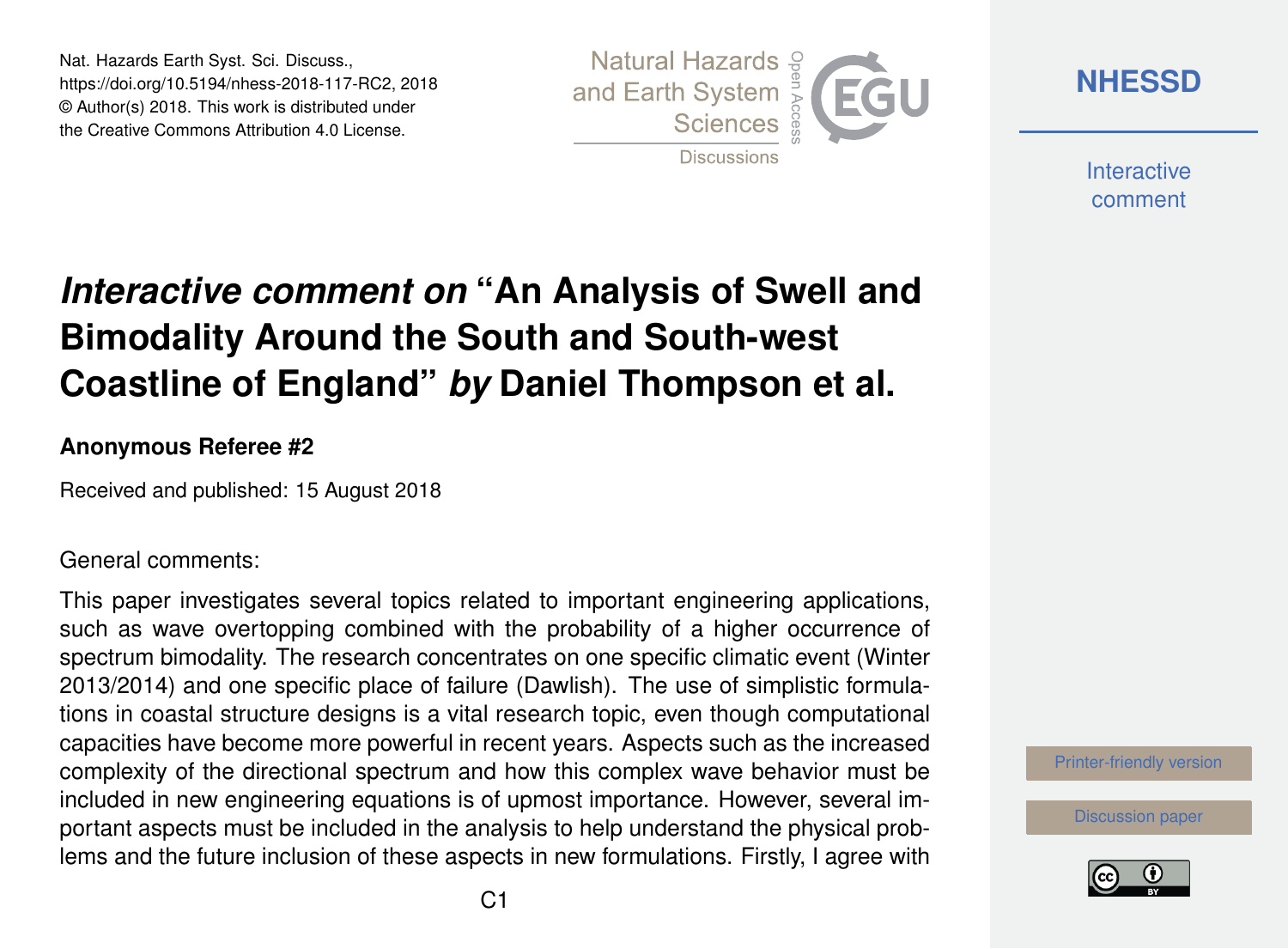most of the comments mentioned by the reviewer that highlight the need to understand and include other marine dynamics such as storm surges, astronomical tides, beach configuration and even sea level rise (see Dawson et al, 2016). I also agree that it is important to perform the analysis including not only the wave bimodality but also other wave components in the directional spectrum (e.g. the significant swell component mentioned by the reviewer or even other complex systems). To investigate this clearly, it is necessary to perform an analysis for different extreme events that includes the conditions mentioned above combined with a more complex understanding of atmospheric (spatial wind patterns, synoptic charts through the storm track) and wave dynamics in the research area (spatial behavior of main wave parameters such as Significant wave height for sea and swell systems, peak periods, peak directions, directional spectrum, among others). Bimodality of the spectrum has a strong connection with local and far from climate conditions (local sea and far from swell systems), strong influence in the evolution of the spectrum of the no linear wave-wave interactions was observed. Local wind direction and main peak directions and frequencies of the directional spectrum might be very important in the analysis of bimodality. But the research does not consider any kind of directional analysis of the ocean waves reaching the research area. Despite the well-known difficulties obtaining the directional spectrum, I consider that it is important to try to include this aspect. As we know directionality (even in a simple form – using angle of wave attack) is very important for most of the empirical formulations of wave overtopping. It is known that the wave pressure and overtopping for obliquely incident waves are smaller than those for normally incident waves. All the comments mentioned above might be useful to find the main characteristics of wave bimodality (when compare with other wave conditions) in combination with other marine dynamics that increase the probability of coastal flooding and will be a strong scientific contribution. Some minor comments and some related to the topics mentioned above are shown below:

Specific comments through the manuscript:

## **[NHESSD](https://www.nat-hazards-earth-syst-sci-discuss.net/)**

**Interactive** comment

[Printer-friendly version](https://www.nat-hazards-earth-syst-sci-discuss.net/nhess-2018-117/nhess-2018-117-RC2-print.pdf)

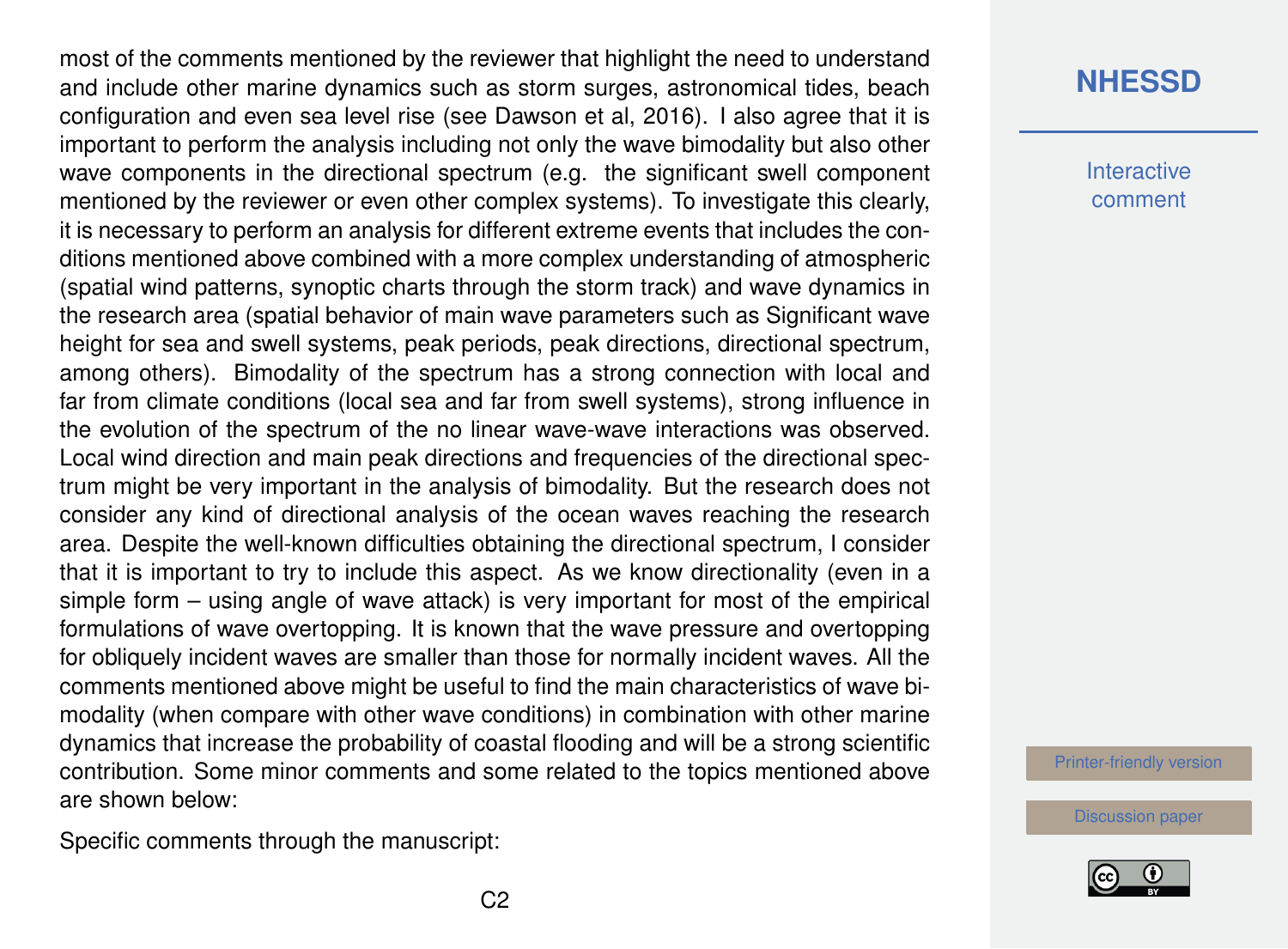1) Line 24: Please include other scientific references confirming this behavior. Include the paper called Computational Investigation of the Effects of Bimodal Seas on Wave Overtopping by Thompson et al. (2016). 2) Wave buoy data section. Comment: Please consider including a brief description of the study area, and please include a description of the general climate during the year. What about the Met Office's network of Marine Automatic Weather Stations (MAWS) consisting of 11 moored buoys? 3) Figure 1. Please include more details on this figure: coordinates, names, a map with a general location, etc. A map showing the continental shelf (including bathymetry) might be useful given the importance of this area on wave process. Please use a more detailed title that includes the research area. Please describe more details about the spectrum construction. Some instrumental buoys present several drawbacks related with these estimations. Please include the names of the buoys employed for the main analysis in Looe Bay (Section 1), Dawlish (Section 2) and Rustington (Section 3). 4) Partitioning method. Given the possible differences between the partitioning methods, please explain why you not did use other partitioning methods. 5) In the manuscript, the following asseveration is included: The method does not classify multi-peak spectra (more than two peaks). If the algorithm is unable to choose a suitable separation frequency, the spectrum is flagged and the separation frequency chosen manually (by eye). Given these drawbacks why were other methods not tested? 6) Figure 3. Please include the energy spectrum units (m2/Hz) 7) Title 3 Winter 2013/2014. Please consider having a more clear title for this section, e.g. Description of climatology during the 2013/2014 winter season. 8) In the next text: The purpose of providing Table 4 in this data analysis is to highlight the overall contribution coastal flooding played to the total damage caused by the winter storms. Comment: This is the main reason why the climate must be explained briefly in the study area section proposed. 9) In the text: Significant wave height and energy content. Comment: Please explain the concept employed for energy content. The connection between Psc and energy content is not clear. Please explain the exact definition of energy content. 10) In general: Please include in the Figures all the places mentioned throughout the paper. 11) Figure 4. Please improve the quality

### **[NHESSD](https://www.nat-hazards-earth-syst-sci-discuss.net/)**

**Interactive** comment

[Printer-friendly version](https://www.nat-hazards-earth-syst-sci-discuss.net/nhess-2018-117/nhess-2018-117-RC2-print.pdf)

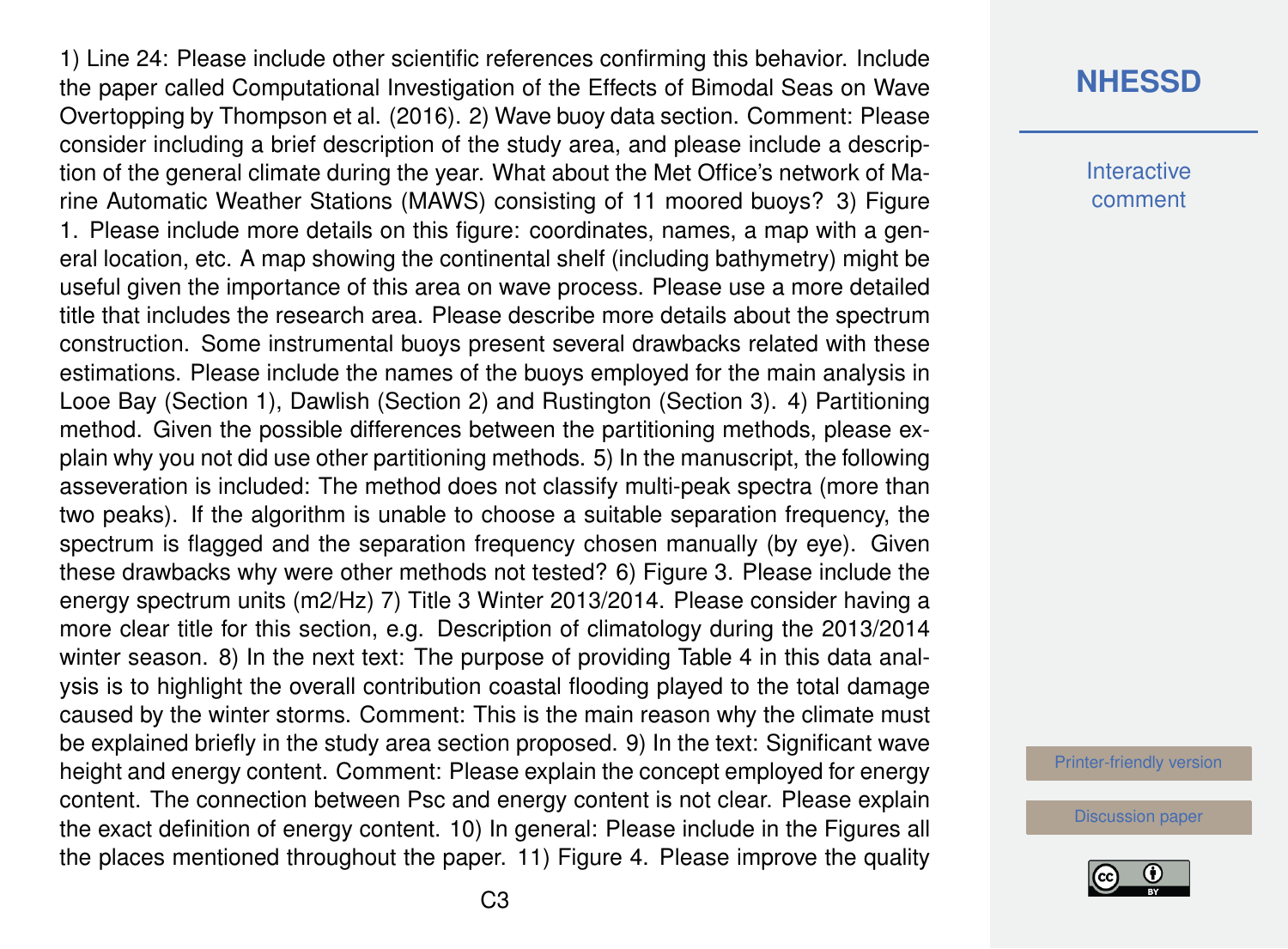of this figure. Try to add the coordinates in latitude and longitude. Please try to edit the original Synoptic chart to increase the quality of the coastline using another color or line style. Please add the bottom boarder line of the figure. Is possible to add the evolution of the storm toward the research area for different dates? See the following link as an example. http://www.mwis.org.uk/synoptic-charts. 12) In the text: In Section 1, Hm0 increases slightly with the arrival of the storm. Comment: Please clarify this analysis. The exact date of this analysis is not clear. A joint analysis of storm track information and wave parameters must be performed clearly. 13) In the text: unrealistically large wave heights are detected from the 5th February in Section 1. Comment: Please discuss the reason why this behavior (Unrealistically large wave heights) is not observed in the Perranporth location. I suggest including information about the track of the storm and some directional information about the ocean waves. The direction of the swell pattern traveling toward the research area can be very important for wave evolution through time. The evolution of storm direction can help to explain this behavior. 14) In the text: Porthleven experienced the greatest increase in energy content during the first day of the storm, 3rd February. The buoy at Perranporth detected the largest increase in energy content on the second day, 4th February. Comment: with a low value when compared to Porthleven. Try to discuss the relationship with the buoy location. 15) In the text: Perranporth wave buoy is the only buoy located on the northern tip of the south-west. The location explains the observed differences in conditions and is the only location that detected a continued increase in wave height and period on the second day of the storm. The results for Section 1 suggest locations along the northern tip of the south-west coast are more exposed to severe and prolonged wave conditions generated by storms with a track similar to the one in this period. Comment: This is one of the most important topics. For that reason, the quality of the discussion could be increased if a pattern of the spatial wave and storm evolution could be included in the paper. This would help to understand wave transformation toward the research area (other physical processes can be explained better). 16) In the text: Extensive damage occurred in Section 2 at Dawlish during this storm period, where key railway protec-

#### **[NHESSD](https://www.nat-hazards-earth-syst-sci-discuss.net/)**

**Interactive** comment

[Printer-friendly version](https://www.nat-hazards-earth-syst-sci-discuss.net/nhess-2018-117/nhess-2018-117-RC2-print.pdf)

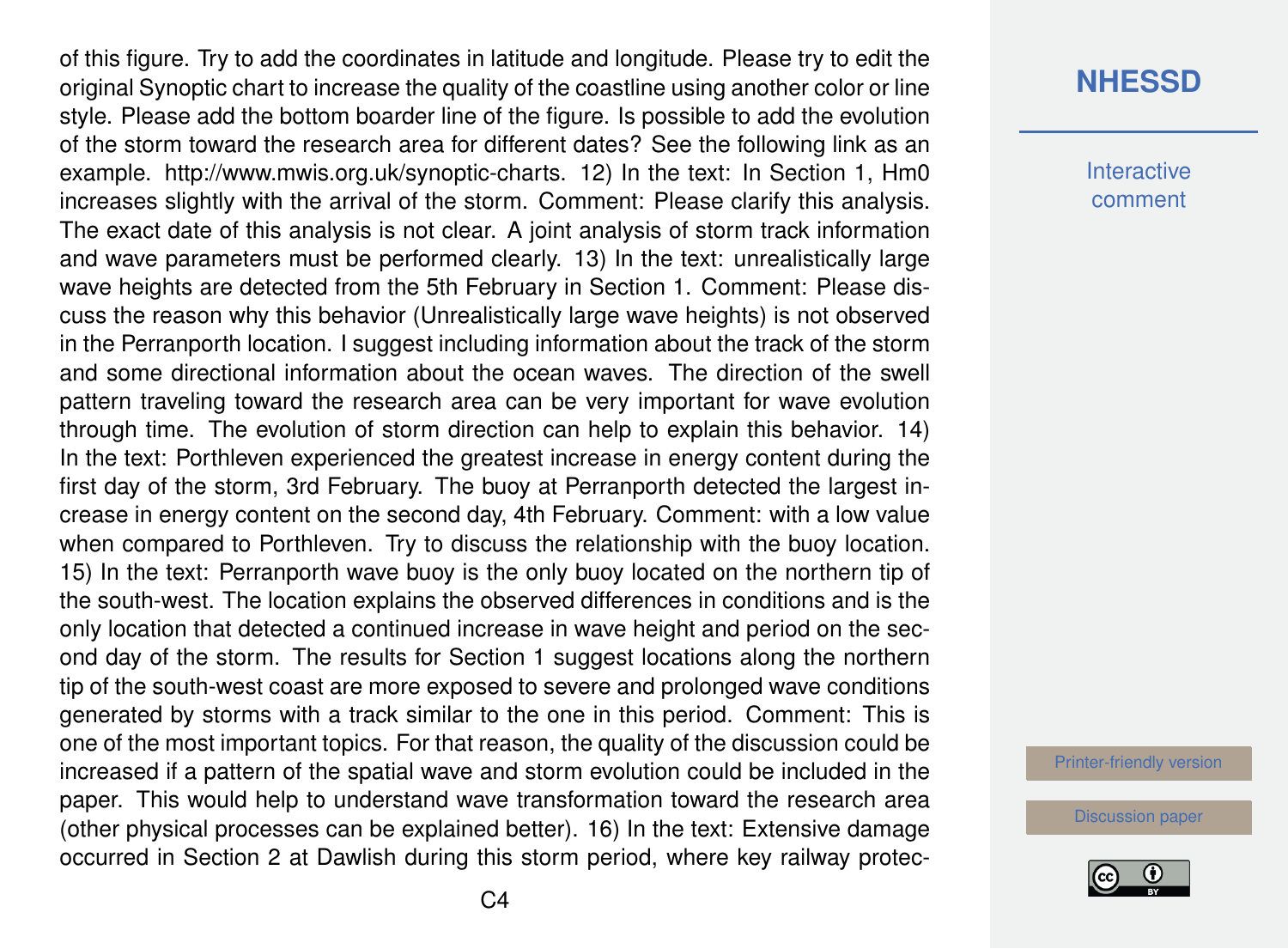tion infrastructure along the beach collapsed on the evening of 3 rd and night of 4th February. Comment: Is it possible to include some damage photographs? During this event strong winds were observed, so please consider including some wind patterns (scatterometers could be a good option). 17) In the text: In the days leading up to the collapse, high peak wave periods (9 s - 20 s) and swell components (35%-25 45%) are observed. Comment: Please consider putting "were". 18) In the text: Sibley et al., (2015) suggested that it was the south-southeast wind generated waves in the English Channel. Comment: Please consider putting the name of the channel in Figure 1. 19) In the text: A reason for the decrease in Psc could be associated with the arrival of the storm and strong local winds creating locally generated wind waves with high energy. Comment: If the local wind waves are very important, please consider including some information about local wind (magnitude, direction, spatial maps, among others). 20) Figures 5, 6 and 7: Please increase the quality of these Figures. As the y axis is too narrow, it is difficult to read the values. Some values look incomplete (cut off at the top of the figure). Discuss the evolution using exact values. 21) Have you considered showing the evolution of the unidirectional spectrum by showing the evolution of the sea and swell simultaneously through time?. 22) Historical comparison: Explain why these months were selected for the analysis. This topic supports the importance of a study area section when the main climatological aspects in the research area must be discussed. A discussion of the annual cycle or stormy season during the year can be helpful. The estimation of the Psc during the month is not clear, please explain better. 23) In the text: Bimodality during the winter period of 2013/2014 was frequent for both Dawlish and Rustington. Comment: Looe bay has similar behavior; please consider including it in the analysis. 24) In the text: Rustington, located in Section 3 and in the south-east UK could be considered to be less likely to be subjected to swell as its location further east in the English Channel provides greater opportunity for swell waves to be refracted and diffracted towards the shore before penetrating further up the Channel. Comment: This confirms the importance of using an ocean wave model like SWAN or WWIII to model the spatial behavior of the wind waves during these dates.

### **[NHESSD](https://www.nat-hazards-earth-syst-sci-discuss.net/)**

**Interactive** comment

[Printer-friendly version](https://www.nat-hazards-earth-syst-sci-discuss.net/nhess-2018-117/nhess-2018-117-RC2-print.pdf)